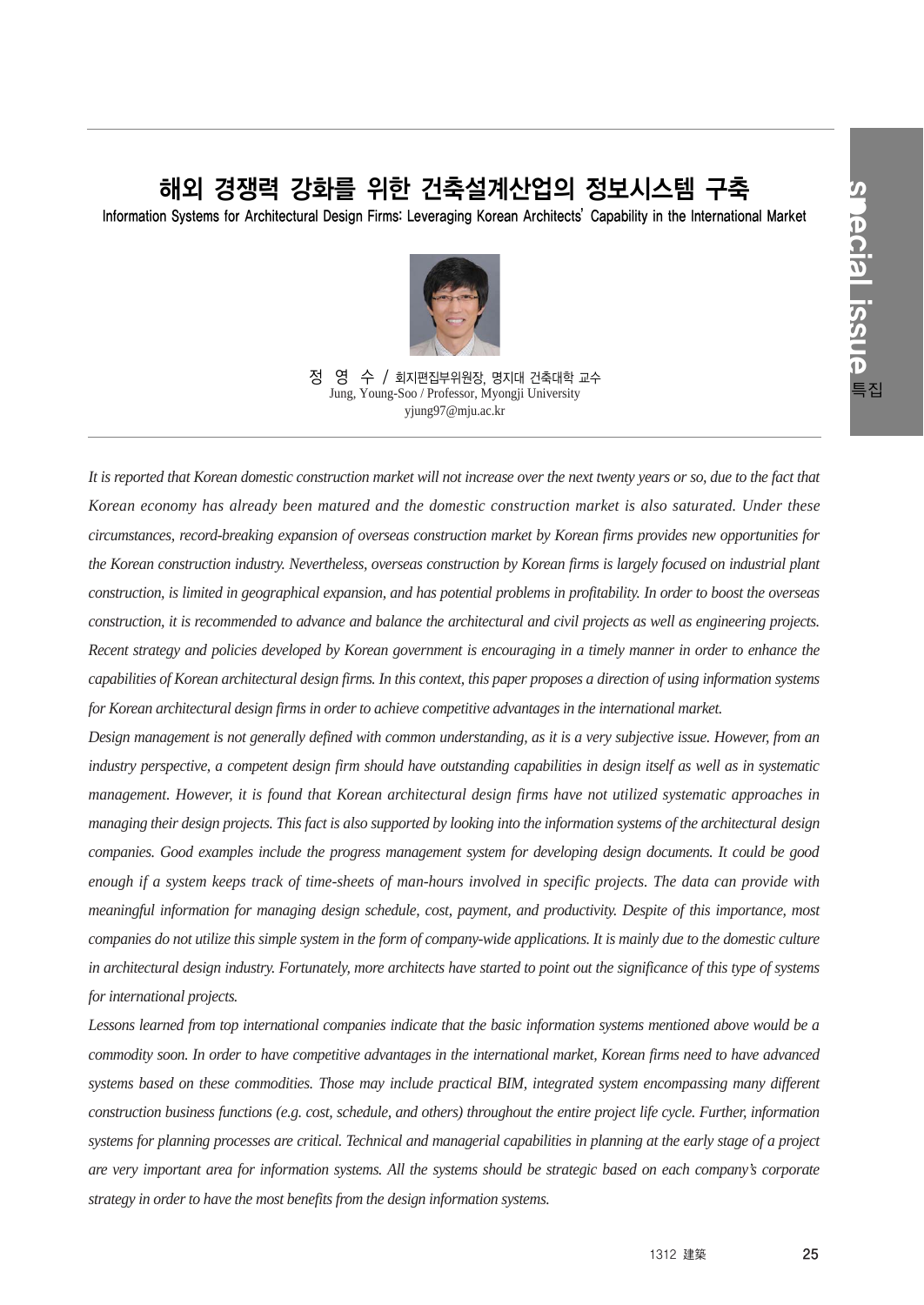# 1. 해외건설 증가와 건축설계산업

우리나라의 국내 건설투자는 2025년까지 현재 수준에서 크게 늘어나지 않을 것으로 전망되고 있다(국토부 2012). 일 본국토교통성 자료에 의하면, 일본 건설투자는 지난 20년간 오히려 50% 가까이 감소하여,현재는 GDP 대비 건설투자액 이 3%대에 머무르고 있다. 이러한 예를 볼때, 우리나라 건설 투자 감소는 선진국 진입에 따른 당연한 현상으로 이해할 수 도있으나,그간 건설기술 경쟁력을 꾸준히 향상시켜온 우리건 설산업에 시장축소로 인해 어려움이 가중되고 있음은 안타까 운 일이다.

이처럼 어려운 상황에서 우리 건설 해외수주의 기록적인 증 가는 반가운 일이 아닐 수 없으며,금년 매출액 기준 이미 해 외건설 6대 강국에 진입하였고(ENR 기준),여기에 발맞추어 정부차원의 포괄적 건축설계 산업육성 방안이 준비되는것은 매우 고무적인 일이다. 그러나,우리 해외건설의 많은 부분이 설계구매 시공 일괄발주(EPC) 위주이며, 플랜트 산업에 집중 되고,진출지역 또한 제한적이며, 수익성 관점에서의 불안요 소 등 제약 요소도 가지고 있다. 그럼에도 불구하고, 점차 건

표 1. 해외건설사업의 업무기능별 역량 분석 (하지원, 정영수 2013)

축 및 토목분야의 비중이 높아질 것으로 기대하고 있으며,설 계 및 엔지니어링분야의 진출 또한 확대될 것으로 전망되고 있다.이러한 해외진출 다양화 및 고도화는 정부기관,기업체, 연구소 그리고 학계의 적극적인 노력에 의해 달성될 수 있다 고 판단되며, 본고는 건축설계 분야의 경쟁력 향상 관점에서 정보시스템을 생각해 본다.

### 2. 산업으로서의 건축설계 국제역량

우리나라 건축설계의 디자인관점 국제적 역량은 지표문헌 을 찾기가 쉽지않다.또한 이는 한국가의 전반적인 문화적 경 제적 바탕과 깊은 연관이 있다. 그러나, 건축설계를 산업관점 에서살펴보면, 그간 중요하게 다루지 않았던 건축설계관련 관 리기술의기술 경쟁력과 정보시스템화가 강조되며, 이는 해외 경쟁력 강화에 있어서는 가장 우선시 되는 사항이다.

보다 포괄적인 건설기술의 역량지표를 관련된 문헌을 통하 여 살펴보면, 우선 우리나라 건설의 산업차원 시스템은 세계 12위로써 선진국대비 73.7%로 평가되며(박한표 2012),이를 설계(67%),시공(82%),사업관리(71%)로 나누어 보면 설계 및

| 분                            | 류      | 현재 (2013년) | 미래 (2018년) | <b>GAP</b> | 비<br>고   |
|------------------------------|--------|------------|------------|------------|----------|
| 업무기능<br>(Business Function)  | 획<br>기 | 83,1       | 88,5       | 5.4        |          |
|                              | 영<br>업 | 108.2      | 103.8      | $-4.4$     |          |
|                              | 설계관리   | 85,8       | 92,9       | 7.1        | Gap 큰 기능 |
|                              | 적<br>견 | 104.2      | 102.7      | $-1.5$     |          |
|                              | 공정관리   | 116.1      | 111.5      | $-4,6$     |          |
|                              | 구매/조달  | 105.6      | 108.2      | 2.6        |          |
|                              | 계약관리   | 84.4       | 92,9       | 8.4        | Gap 큰 기능 |
|                              | 사업비관리  | 99.0       | 101.6      | 2.7        |          |
|                              | 품질관리   | 116.1      | 110.4      | $-5.7$     |          |
|                              | 안전환경   | 100.3      | 106.0      | 5.7        |          |
|                              | 인사관리   | 108.2      | 100.5      | $-7.7$     |          |
|                              | 재무관리   | 95,0       | 92,9       | $-2.1$     |          |
|                              | 일반관리   | 114.8      | 107.1      | $-7.7$     |          |
|                              | 연구개발   | 79.2       | 80,9       | 1,7        |          |
| 관리기법<br>(Business Technique) | 시공관리   | 130.0      | 117.5      | $-12.5$    |          |
|                              | 리크스관리  | 78,8       | 89.7       | 10.9       | Gap 큰 기능 |
|                              | 협업관리   | 92,5       | 92,8       | 0.3        |          |
|                              | 정보관리   | 98.8       | 100.0      | 1.3        |          |

※100점 기준 업무기능별 상대적 정규화 점수임.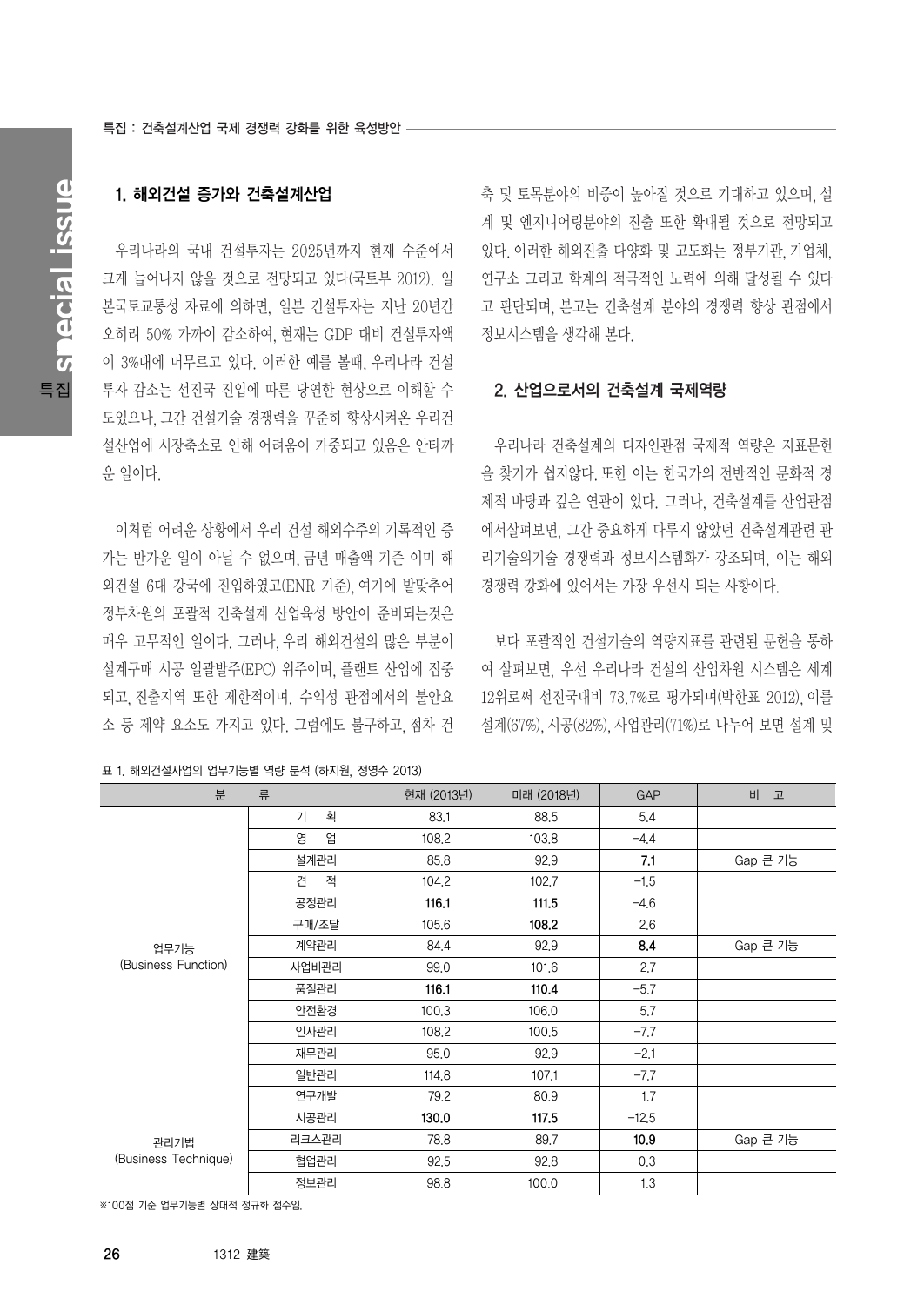special issue Sinecial issue 특집

사업관리 역량이 상대적으로 낮게 나타난다(한재구, 박한표 2012). 표 1은 플랜트 산업기준의 조사결과 이기는 하나, 해 외 건설을 위한 사업관리 역량을 다시 각업무 기능별로 살펴 보면,향후 가장 역량을 키워야하는 부분은 설계관리,계약관 리,그리고 리스크 관리로 나타난다(하지원,정영수 2013).이 러한 세가지 분야의 중요성은 최근 건축설계 분야의 해외진출 실무 사례에서도 현실적으로 나타나고 있으며(정영수 2013), 건축,주거,토목,플랜트 모두 공히 해외사업에 있어 가장 시 급하게 역량강화가 필요한 부분으로서 실무자들의 공감대를 이루고 있다.

각 영역별 정규화 점수 기준으로, 설계관리(85.8),계약관리 (84.4),리스크관리(78.8)는 상대적으로 낮은 점수를 보이며 향후 역량강화가 강조되는 항목으로 나타났다는 점(하지원,정 영수 2013) 외에도, 세가지 업무 성격의 공통된 특징으로서 비정형화된 자료를 가지고 경험과 지식을 기반으로 수행한다 는 특징을 가진다.

## 3. 설계관리업무 특성 및 현황

설계관리 개념은 매우 주관적이어서 아직까지 보편적인 형 태가 정의되지 못하고 있다. 보다 선진적인 설계 개념의 제시 를 위하여 최근의 한 연구(김예솔,정영수 2013a)에서는 현재 의설계관리 주요구성과 미래의 설계관리 방향을 검토하였다. 연구결과를 요약하면, 현재의 건축분야 설계관리는"설계단계 의 성과품에 대한 품질관리의 비중"이 매우 크게 나타난다. 그러나, 해외 경쟁력 강화를 위해서는 1)업무 기능관점에서 품질중심에서 공정, 자재, 원가, 인사관리 등의 기능으로 확장 되어야 하며 2) 건설 생애주기 관점에서는 설계단계 위주에 서 기획, 구매, 시공, 유지보수 단계를 포괄하여야 하고, 3)관 리기법 관점에서는 형상관리(Configuration Management) 및 요건관리(Requirement Management)와 같은 선진기법 도입이 필요하다. 이러한 변화요구는 특히 건축분야에서 더욱 요구되고 있음을 표 2에서 볼 수 있다(김예솔, 정영수 2013a).

예로서, 건축설계의 공정 및 원가관리는 정형화된 수치자료 를 통하여 시스템화가 가능한 분야임에도 불구하고, 우리나라 설계사무소에서 아직 시스템화 되지 못하고 있음은 해외사업 에 있어 큰 걸림돌이 된다(김예솔, 정영수 2013b). 해외 설계 수주의 수익성 검토관점에서도 시스템화된 설계원가 관리가 강조되며,더욱이 해외사업의 많은 부분이 설계시공 일괄입찰 (EPC)로 이루어짐을 고려할때 설계공정 및 설계원가의 시공 과 연계는 더욱 중요한 의미를 가진다. 설계 품질관리 또한 아 직은 시스템적 접근 보다는 개인경험에 의존하는 암묵적 (tacit) 지식의 공유형태로 이루어져 있다. 물론 설계 품질관 리는 비정형화된(unstructured) 방법과 자료에 주로 의존하 는 특성은 있으나, 선진기업일수록 이러한 업무를 다양한 방 법으로 체계화하여 개인이 아닌 조직의 지식시스템으로 바꾸 어 나가는 사례를 볼 때, 우리 건축설계산업에서 노력을 경주 해야할 분야로 판단된다.

| 구분                   |      | 플랜트          |              |                    |                      | 건축                |              |                      |        |
|----------------------|------|--------------|--------------|--------------------|----------------------|-------------------|--------------|----------------------|--------|
|                      |      | A 기업         | B 기업         | C 기업               | D 기업                 | E 기업              | F 기업         | 기업<br>G              | H 기업   |
| 회사<br>일반             | 사업영역 | 발전소          | 발전소          | 발전소                | 발전소                  | 건축/주택             | 건축/주택        | 건축/주택                | 건축/주택  |
|                      | 기업특성 | 엔지니어링사       | 엔지니어링사       | 종합<br>건설사          | 종합<br>건설사            | 설계사무소             | 설계사무소        | CM사                  | 엔지니어링사 |
| 설계<br>관리<br>전담<br>부서 | 업무내용 | 설계<br>공정관리   | 설계관리         | 설비,<br>엔지니어링<br>업무 | 설계도면<br>품질공정<br>관리업무 | 도면검토<br>및<br>기술지원 | 설계<br>공정관리   | 설계일정<br>도면관리<br>품질관리 | 설계관리   |
|                      | 존재여부 | $\checkmark$ | $\checkmark$ | $\checkmark$       | $\checkmark$         | $\checkmark$      | $\checkmark$ | Υ                    | $\vee$ |
|                      | 인원   | 60명          | 100명         | 40명                | 20명                  | 5명                | 30명          | 50명                  | 15명    |
|                      | 비중   | 60%          | 3.40%        | 10%                | 10%                  |                   |              | 8%                   | 3%     |
| <b>EPC</b><br>비중     | 비용별  | 5%           | 100%         | 60%                | 95%                  |                   |              | 10%                  | 20%    |
|                      | 건수별  | 5%           | 100%         | 40%                | 95%                  |                   | 30%          | 5%                   | 20%    |

#### 표 2. 플랜트와 건축 설계회사의 설계관리 현황 (김예솔, 정영수 2013)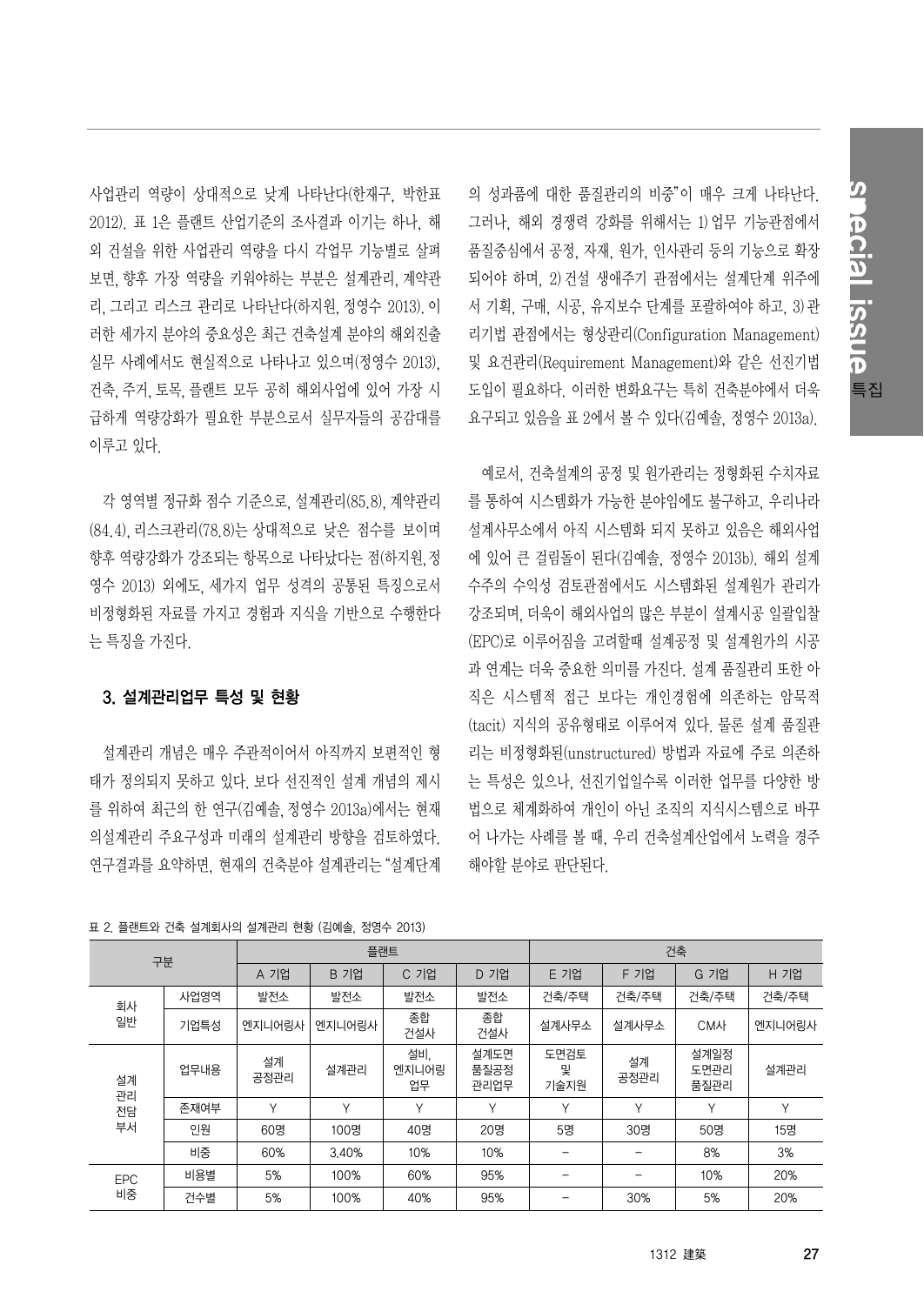현재의 설계관리 업무형태는 기업의 전산자료 구조분석을 통하여도 이해할 수 있다. 표 3은 우리나라 대형 설계사무소 10개사의 정보시스템 구성을 분석한 결과이다(설계 및 CM 수행사). 우선, 정보시스템 전체자료 중, 정형화된(structured) 자료의 비중이 52%로서 나머지는 문서형태, 이미지형태, 첨 부물 형태로서 활용되고 있다(Jung etal.2011).

설계업무 기능에서 이러한 형태는 자연스러운 결과일 수 있으 나, 공정관리(표 3의 Scheduling) 및 원가관리(Cost Control) 분야조차도 비정형자료 비중이 높다는 것은 앞서 언급한 바와 같이 체계적인 관리 및 자료 축적이 이루어지지 못하고 있음 을 보여준다.

가장 단편적이며 단순한 사례가 설계작업에 대한 관리시스템 이다(Time Sheet). 이는 설계수주 후, 예정된 설계 결과물에 대 한 분류를 하고(WBS 작성), 각 결과물 작성을 위한 예상 소요인 력(Man-Hour)을 산정한 후, 실투입된 시간을 집계 비교함으로 써 이루어지는 단순한 과정이다. 그럼에도 불구하고 이러한 시 스템은 설계진도관리, 설계원가관리, 기성관리, 인력관리 등에 활용되는 가장 기본적인 역할을 하게 된다. 실무자들의 의견에 의하면, 이렇듯 기초적인 시스템조차도 그간의 우리설계 산업문 화에서 중요하게 고려되지 않았다는 것이다. 근래 해외 진출과 정에서 그 필요성을 모두가 공감하고 있음은 매우 고무적이다.

표 3. 설계 및 CM 기업의 정보시스템 구성(Jung et al. 2011)

## 4. 건축설계 정보화 미래 방향

앞서 언급한 바와 같이, 우리 건축설계기업은 우선 가장 기 본적인 설계품질, 설계공정, 설계원가의 시스템화를 우선하여 야 한다. 시스템화라는 의미는 업무 프로세스의 체계적인 정 립과 더불어 이의 전산화를 의미한다. 또한 이러한 기본 기능 의시스템화는 큰 노력과 어려움 없이도 정보화가 가능하다. 이미 선진건설 분야 및 국가에서는 기본 기능을 넘어 경쟁 우 위의 정보시스템을 구축하고 있다.이러한 관점에서 해외 경쟁 력 강화를 위한 우리의 미래정보 시스템을 고찰하여 본다.

가장 먼저 언급될 수 있는 분야가 빌딩 인포메이션 모델링 (Building Information Modeling, BIM)이다. 실무 관점에 서 보면 근래 BIM은 실제보다 지나치게 과장된 측면이 많다. 특히 투입 노력대비 기대효과가 충분하지 않은 기술적 과장은 현업에서 염증을 느끼게 하는 부분이다. 그럼에도 불구하고, BIM은 설계정보화에서 가장 우선시 되는 분야이다. 일례로서, 미국과 유럽에서 BIM을 비교적 잘 활용하고 있는 기업들을 조 사한 테일러(Taylor)와 번스타인(Bernstein)의 (2009) 사례 연 구에 따르면, 선진국의 기업조차도 BIM 활용도는 아직까지 "시각화,협업,부분적 기술분석"등에 머무르고 있어 4점 만점 에 2.5점 수준이라고 한다. 즉, 복잡하고 다양한 BIM 기능의

| <b>Biz Function</b><br>(Jung & Gibson 1999) |             | IS Configuration | Data      |           |       |            |             |
|---------------------------------------------|-------------|------------------|-----------|-----------|-------|------------|-------------|
|                                             | Proprietary | Packages(ERP)    | Groupware | Specialty | Total | Structured | Unstructure |
| Planning                                    | 1.9         | 0.2              | 0.5       | 0.9       | 3.5   | 1.1        | 2.5         |
| <b>Sales</b>                                | 3.4         | 0.5              | 0.9       | 1.1       | 5.9   | 1.4        | 4.5         |
| Design                                      | 2,6         | 1.1              | 1.2       | 9.0       | 13.9  | 5.9        | 7.8         |
| Estimating                                  | 1,5         | 0.7              | 0.4       | 1.3       | 3.9   | 1.8        | 2.1         |
| Scheduling                                  | 0,3         | 3.6              | 0.3       | 3.5       | 7,7   | 2.7        | 5.0         |
| Materials Mgmt                              | 1,5         | 1,4              | 0.2       | 1,0       | 4.2   | 2.4        | 1.8         |
| Contracting                                 | 4.3         | 1.2              | 0.4       | 0.7       | 6.6   | 4.0        | 2.6         |
| Cost Control                                | 3.0         | 2.3              | 0,4       | 1.4       | 7,1   | 3.6        | 3.6         |
| Quality Mgmt                                | 2.1         | 1,7              | 0.5       | 1.3       | 5.6   | 2.9        | 2,7         |
| Safety Mgmt                                 | 1.6         | 1.2              | 0.5       | 1,0       | 4.4   | 1.9        | 2.4         |
| HR Mgmt                                     | 7,7         | 2.8              | 2.6       | 1.5       | 14,6  | 10.9       | 3.6         |
| Accounting                                  | 4,5         | 2.7              | 2.9       | 1.1       | 11,2  | 7.6        | 3.6         |
| General Admin                               | 3.7         | 0.8              | 3.1       | 0.8       | 8.4   | 5.0        | 3.5         |
| R&D                                         | 1.4         | 0.2              | 0.5       | 1.1       | 3.3   | 1.1        | 2.1         |
| Total                                       | 39.7        | 20.4             | 14,5      | 25.6      | 100   | 52         | 48          |